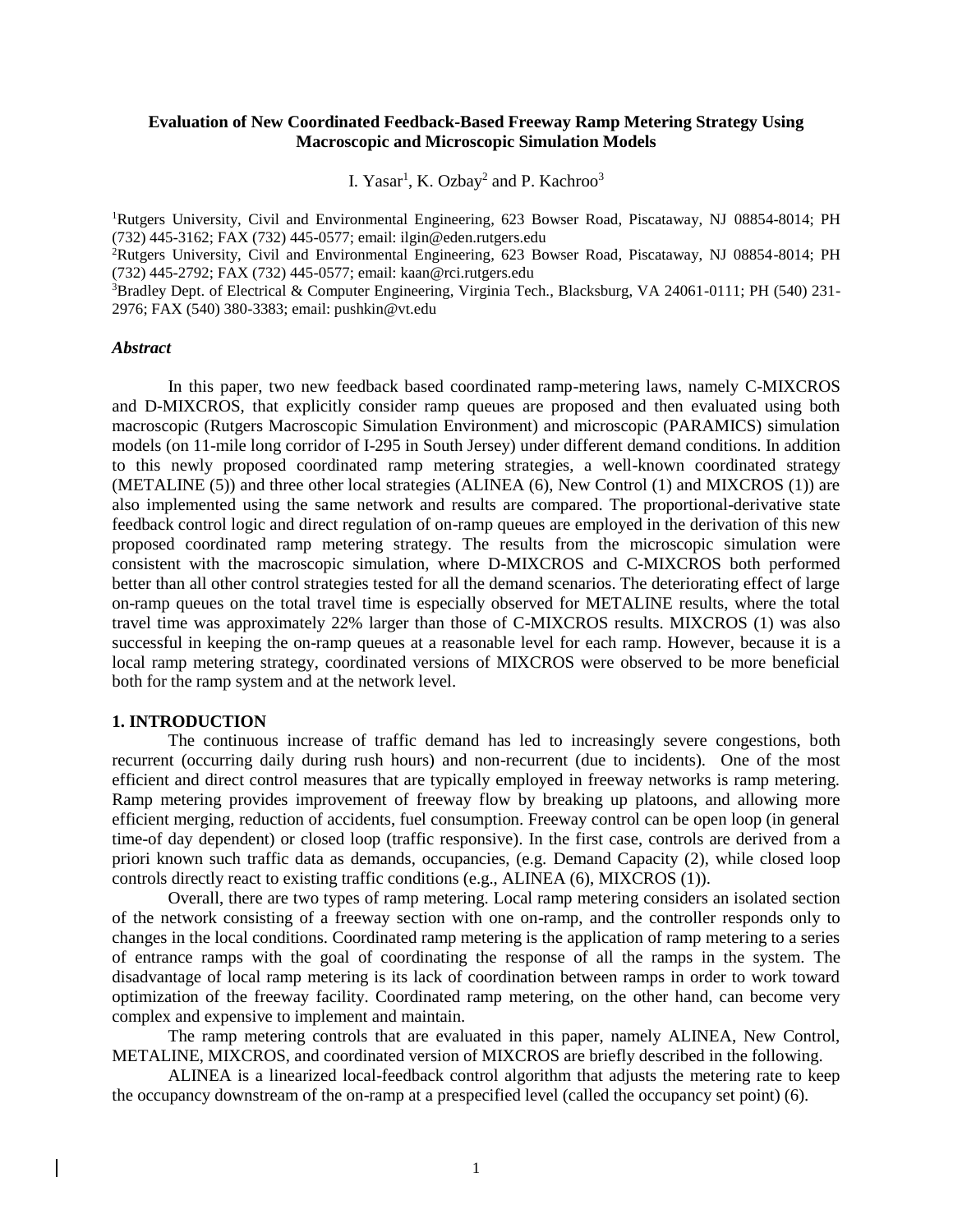METALINE is the coordinated version of the local ramp metering strategy ALINEA. It was implemented on certain freeways in France, the United States and the Netherlands. The control logic of METALINE is Proportional-Integral state feedback. The main challenge to the success operation of METALINE is the proper choice of the control matrices and the target occupancy vector (Table 1). There is no direct consideration of queue overflows in METALINE (5).

MIXCROS, a traffic-responsive local ramp-metering control law proposed by Ozbay et al. (2004), is developed to maximize the throughput on the freeway without creating long queues on the ramp through the use of carefully calibrated weight parameters for the freeway and ramp, namely  $(w_1, w_2)$ . The control logic of MIXCROS is Proportional-Derivative state feedback. Complete derivation of MIXCROS is given in (1). Although MIXCROS proved to be very effective in reducing the congestion on the ramp system while keeping the on-ramp queue at an acceptable level, because MIXCROS is a local feedback based ramp-metering strategy, it produced very little improvement at the network level (3).

#### **2. DESCRIPTION OF THE COORDINATED VERSION OF MIXCROS**

The basic model used for the design of the coordinated MIXCROS control law (Figure 1) is the following.



Figure 1. "*n*" Freeway sections with one on-ramp.

Where *n* is the number of freeway sections,  $f_i$  (veh/hr) is the flow entering the freeway at the first section,  $q_i$  is the flow leaving the freeway section *i* (veh/hr),  $r_i$  is the flow entering the ramp (veh/hr),  $u_i$  is the metered flow (veh/hr),  $\rho_i$  is the freeway density (veh/mi),  $\rho_{c(i)}$  is the critical density (veh/mi), T is the time step duration (hr),  $w_{1(i)}$ ,  $w_{2(i)}$  are the weight factors ( $w_{1(i)} + w_{2(i)} = 1$ ), queue<sub>rampi</sub> is the queue length on the ramp (veh/mi),  $K_i$  is the control gain ( $0 < K < 1$ ),  $L_{fi}$  and  $L_{ri}$  are the length of the freeway and ramp section  $i$  (mi), respectively.

Coordinated version of MIXCROS is applied to a number of on-ramps in order to provide network-wide improvements, which aims to maximize the throughput on all the freeway sections without creating long queues on all the metered ramps. The proportional state feedback control logic (Equation 2) and direct regulation of on-ramp queues are employed in the derivation of this new proposed coordinated ramp metering strategy.

This coordinated traffic-responsive ramp-metering control achieves its goal by minimizing the following error function. Therefore, control objective of coordinated MIXCROS is to make the following error function go to zero as the time, *t* , goes to infinity:

$$
e(t) = \sum_{i=1}^{n} \left( w_{1(i)} x_{1(i)}(t) \right) + \left| w_{2(i)} x_{2(i)}(t) \right|_{i} \tag{1}
$$

Where  $x_{1(i)}(t) = \rho_i(t) - \rho_{cr(i)}$ ,  $x_{2(i)}(t) = queue_{rampi}(t)$ ,  $i = 1, 2,...n$  i: section index

The error function (Equation 1) is defined as summation of the absolute values of the state variables  $x_{1(i)}$  and  $x_{2(i)}$ .  $x_{1(i)}$  is the state variable that represents the freeway section of the network, and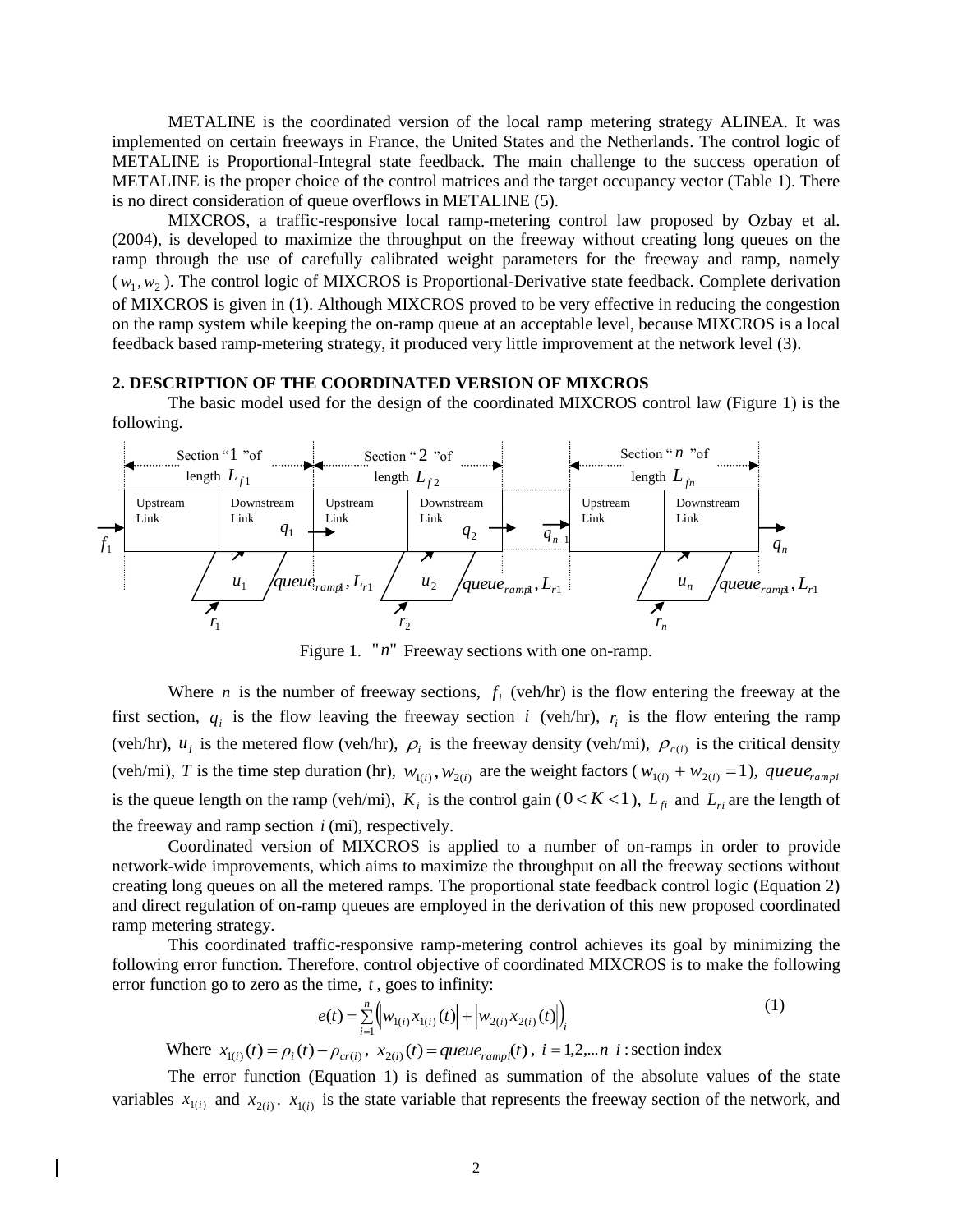$x_{2(i)}$  represents the on-ramp queue. Equation 1 takes these state variables into account, determines how much importance should be given to freeway density and queue length on the ramp with the help of weights,  $w_1$  and  $w_2$ .

The control objective can be achieved by designing control law that makes the system follow the below closed loop dynamics.

$$
\dot{e}(t) + Ke(t) = 0\tag{2}
$$

The system can be in  $2^n$  regions, where *n* is the number of freeway sections in the network because the first term in the error function  $(|w_{1(i)}(\rho_i(t) - \rho_{cr(i)})|)$ . These  $2^n$  regions can be combined to come up with a control law that is applicable in all regions with the help of a function *sign* such that

$$
sign = \begin{cases} 1 & if \rho_i(t) > \rho_{cr(i)} \\ -1 & else \end{cases}.
$$

The condition the control variables should satisfy is the following:

$$
Gu(t) = -F(t) - Ke(t)
$$

Where

$$
F(t) = \sum_{i=1}^{n} \left( w_{1(i)} \times sign \times \left( \frac{1}{L_{fi}} \times (-q_i(t) + f_i(t)) \right) + w_{2(i)} \left( \frac{1}{L_{ri}} \times r_i(t) \right) \right)
$$

and

$$
Gu(t) = \sum_{i=1}^{n} (sign \times w_{1(i)} \times \frac{1}{L_{fi}} - w_{2(i)} \times \frac{1}{L_{ri}}) \times u_i(t)
$$

The control law can be designed in a decoupled way or coupled way. The decoupled control law (D-MIXCROS) for each freeway section is:

$$
u_i(t) = (sign \times w_{1(i)} \times \frac{1}{L_{fi}} - w_{2(i)} \times \frac{1}{L_{ri}})^{-1} (-F_i(t) - Ke_i(t))
$$

The coupled control law (C-MIXCROS) is:

$$
u_i(t) = \alpha_i \times (sign \times w_{1(i)} \times \frac{1}{L_{fi}} - w_{2(i)} \times \frac{1}{L_{ri}})^{-1} \times (-F(t) - Ke(t))
$$

Where  $\sum_{i=1}^{n} \alpha_i =$ *n*  $\sum_{i=1}$ <sup> $\alpha_i$ </sup>  $\alpha_i = 1, F = \sum_{i=1}^{\infty}$ *n*  $F = \sum_{i=1}^{6} F_i(t)$ , and  $e(t) = \sum_{i=1}^{6}$  $e(t) = \sum_{i=1}^{ } e_i(t)$  $(t) = \sum_{i=1}^{\infty} e_i(t)$ .

The complete derivation of the above control law, which is outside the scope of this paper, is offered in (1).

In Table 1, the calibration parameters for each ramp metering strategy are presented. As it seen from this table, local controls, namely ALINEA and New Control, require least amount of parameters. On the other hand, coordinated control, namely D-MIXCROS, has only 7 calibration parameters, which gives an advantage over the other coordinated control evaluated, METALINE. However, the comparison of the performances of each ramp metering strategy is provided in the simulation results section based on the macroscopic simulation environment modeling.

|                                                            | Table 1 Calibration Parameters for Each Ramp Control Implementation |                             |
|------------------------------------------------------------|---------------------------------------------------------------------|-----------------------------|
| $D_{\text{const}} M_{\text{atym}} \sim C_{\text{totstar}}$ | Coliberation Domanators for Each                                    | Total number of Calibration |

| Kamp <i>withing</i> buates | Canbration I arameters for Each | TUMI HUMOCI UI CAMBIAGULI |
|----------------------------|---------------------------------|---------------------------|
|                            | On-ramp                         | Parameters for 6 On-ramps |
| <b>ALINEA</b>              | $K_R$                           |                           |
| New Control                | $K_{R}$                         |                           |
| <b>MIXCROS</b>             | $K_R$ , $w_1$ and $w_2$         | 12                        |
| <b>METALINE</b>            | $K_{R1}$ and $K_{R2}$           | 12                        |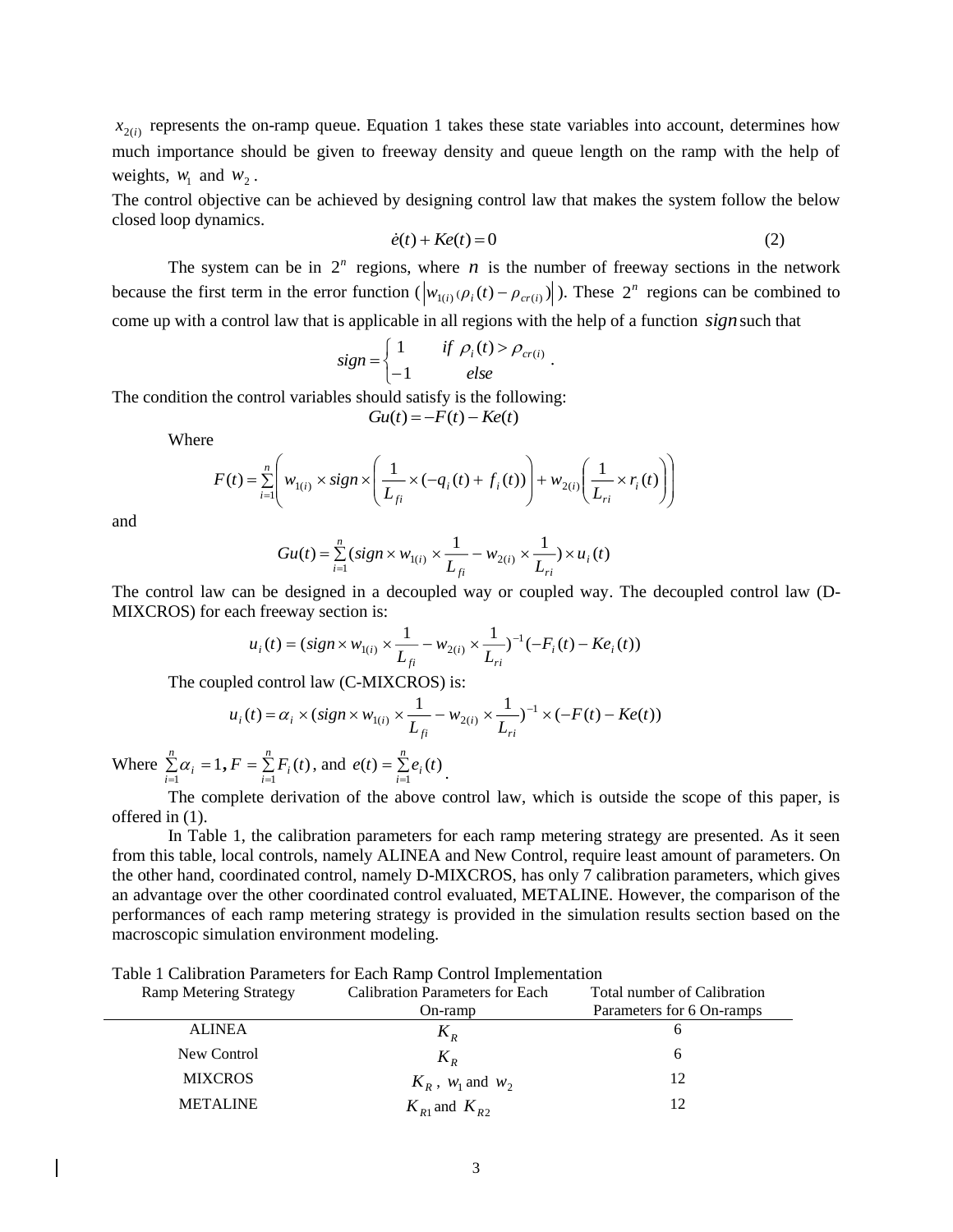| <b>DC MIXCROS</b> | $K_R$ , $W_1$ and $W_2$            |  |
|-------------------|------------------------------------|--|
| <b>CC MIXCROS</b> | $K_R$ , $\alpha$ , $W_1$ and $W_2$ |  |

D-MIXCROS is similar to the local version of MIXCROS because it takes each on-ramp system into account separately. However, it differs from the local version because D-MIXCROS uses the same control gain  $K_R$  for all the ramps, which ensures a unity in the actions of metered ramps. From implementation view, it is easier to implement D-MIXCROS than the local version of MIXCROS on a number of ramps. D-MIXCROS implementation on 6 on-ramps requires 7 parameters to be calibrated, whereas MIXCROS uses 12 calibration parameters (Table 1). Hence, it is easier to implement D-MIXCROS than both the local version of MIXCROS and C-MIXCROS on a number of ramps

In C-MIXCROS, the control effort is distributed among all on-ramps using distribution factor,  $\alpha_i$ , which provides the communication between on-ramp systems. With these allocation ratios,  $\alpha_i$ , the nature of the congestion in each ramp system can be handled in a very detailed manner. For example, if the congestion on the second ramp is propagating towards the other on-ramp locations, the allocation ratio,  $\alpha_2$ , for the second on-ramp can be reduced compared to the other ratios ( $\alpha_2 < \alpha_1, \alpha_3$ ).

## **3. MACROSCOPIC SIMULATION**

The proposed coordinated ramp metering controls, namely C-MIXCROS and D-MIXCROS, and ALINEA, MIXCROS, METALINE are applied at six consecutive ramps along a corridor. Each ramp system consists of a one-lane (1 mile) freeway link and a one-lane (0.5 mile) ramp link. Simulation duration for each tested case is 300 min.

In both macroscopic and microscopic simulation models, for ALINEA, New Control and METALINE implementations, a queue threshold of 35 vehicles is used. New Control and METALINE, all versions of MIXCROS perform satisfactorily without a queue override strategy that shuts off the ramp metering and creates unwanted fluctuations. In ALINEA implementation, for the values of parameter *K<sup>R</sup>* above 240 veh/hr, on ramp queues are decreased, whereas ramp metering provides no improvement on the downstream traffic conditions in the ramp systems. So, the purpose of the control, which is to keep the downstream freeway section at the set level, is not met. Therefore, the regulator parameter,  $K_R$ , is kept between 70 veh/hr and 240 veh/hr for all the ramps.

All the tested ramp metering controls maintain the freeway outflow close to capacity, while keeping the traffic density below critical density. All the controls except D-MIXCROS and C-MIXCROS experience high fluctuations in the traffic density within first 50 min of simulation. Queue override tactics employed in these controls mainly causes this problem. That is, these controls use the storage capacity of the on-ramps, which leads to increased traffic flow on the freeway sections. This increased traffic flow results in congestion in downstream locations causing more restrictive ramp metering rates so as to serve additional throughput from the upstream ramp systems. Among all tested controls, METALINE has the largest on-ramp queues due to its restrictive metering. Decreasing freeway demand by 5.26% (Demand Scenario 1) leads to increase in the freeway maximum outflow (throughput) with each ramp metering strategy. With reduced freeway demand, each ramp metering strategy results in approximately the same total travel time. In order to observe the behavior of the controls in the presence of large ramp demand (Demand Scenario 2), ramp demand is increased by 67% compared with the base demand scenario, while lowering the freeway demand 33% due to limited capacity of the freeway segments. With this demand configuration, all versions of MIXCROS provide superior individual ramp performance results (e.g., increased average freeway downstream flow, speed and density) compared with all the controls tested. In Demand Scenario 3, where ramp demand is increased only by 33% whereas freeway demand is lowered by 33%, all ramp metering strategies, both local and coordinated, provide almost the same improvements on the network level. Due to light ramp demand, METALINE is also able to keep the on-ramp queues at reasonable levels with the help of a queue override tactic (Table 2). In the table, A refers to the total travel time on all 6 ramps (veh.hr/hr) and B stands for the total travel time in the network (veh.hr/hr).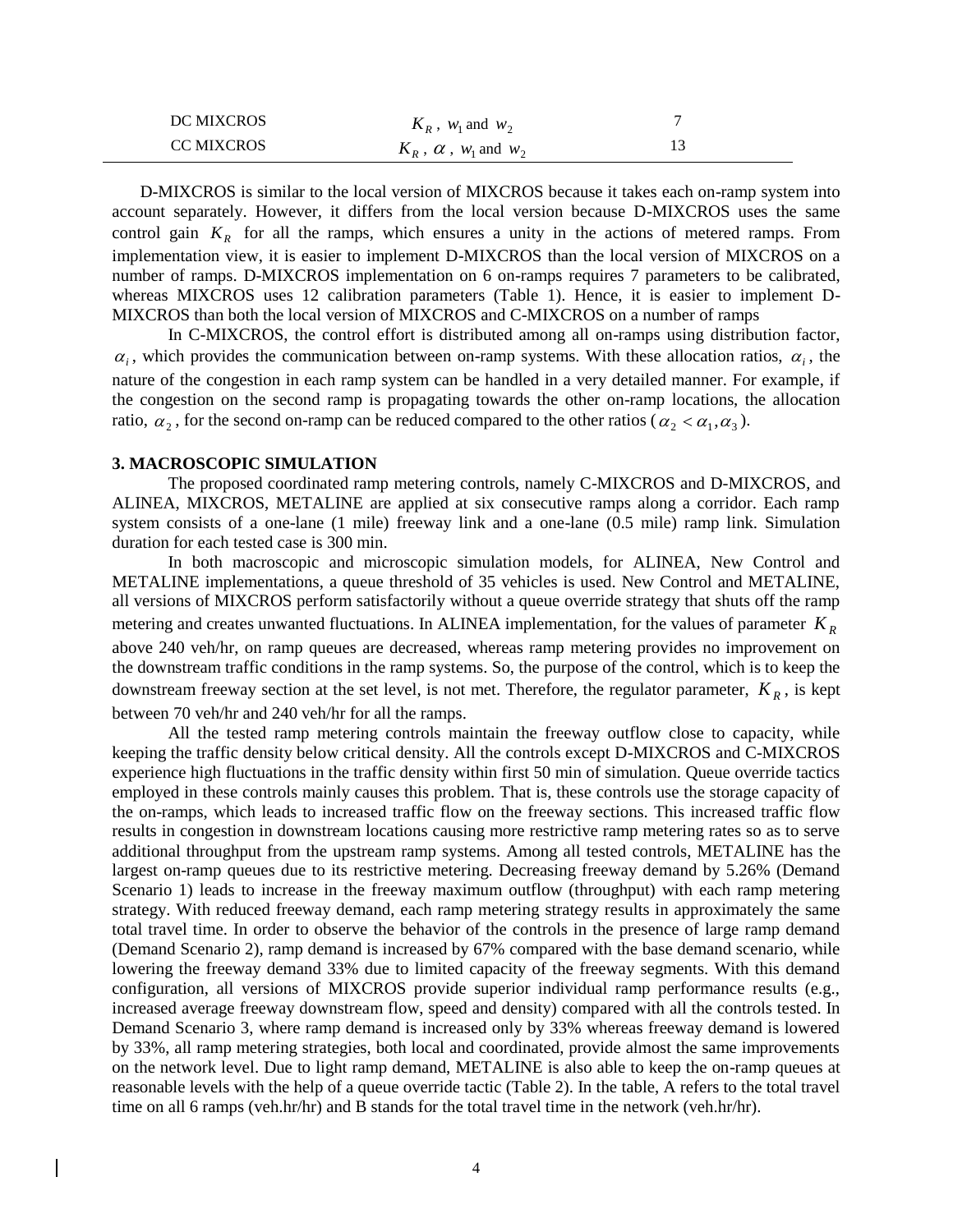|                  | <b>Base Demand</b> |        |       | Demand Scenario 1 |        | Demand Scenario 2 |       | Demand Scenario 3 |  |
|------------------|--------------------|--------|-------|-------------------|--------|-------------------|-------|-------------------|--|
|                  |                    | B      |       |                   |        |                   |       | В                 |  |
| <b>ALINEA</b>    | 13.73              | 247.17 | 13.02 | 239.58            | 19.62  | 239.70            | 15.21 | 198.29            |  |
| New Control      | 12.70              | 246.21 | 12.22 | 238.36            | 19.24  | 239.57            | 15.29 | 198.60            |  |
| <b>MIXCROS</b>   | 11.92              | 248.65 | 12.06 | 238.44            | 18.37  | 238.77            | 14.91 | 198.17            |  |
| <b>METALINE</b>  | 79.87              | 314.61 | 13.44 | 243.43            | 459.95 | 680.33            | 19.55 | 201.43            |  |
| D-MIXCROS        | 11.92              | 248.65 | 12.08 | 238.43            | 18.37  | 238.76            | 14.91 | 198.17            |  |
| <b>C-MIXCROS</b> | 11.92              | 244.56 | 12.06 | 238.44            | 18.37  | 238.77            | 14.91 | 198.18            |  |
|                  |                    |        |       |                   |        |                   |       |                   |  |

Table 2. Overall Network Results for 4 Demand Scenarios

## **4. MICROSCOPIC SIMULATION**

PARAMICS model of the section of I-295 in South Jersey is created using the available geometric and traffic demand data. The calibrated and validated model of the 11 miles long 3-lane freeway section includes the junctions of I-295 with Route 38, State HWY 73, State HWY 70 and Berlin Rd. Each on-ramp has 1-lane. Then, an Application Programming Interface (API) is written to assign green times based on each tested control law to all 4 on-ramps in PARAMICS. In the API file, it is made sure that the calculated green phase duration is within specified limits, i.e. minimum and maximum values are 2 and 15 seconds respectively. Statistics are collected for 3-hour simulation from the detectors located downstream and upstream of the ramp and two additional detectors, one at the exit and one at the entrance of the ramp. In microscopic simulation model, the proposed ramp metering controls, namely D-MIXCROS and C-MIXCROS, ALINEA, and MIXCROS are evaluated and compared with No Control case using three demand scenarios, whose congestion levels are listed in Table 3. The congestion level is the percent of the time that the downstream link occupancy is greater than the critical occupancy. All simulations are run for 3 hr with different seed values for the statistical analysis of the results, which ensured a 95% confidence level.

| Twore properties and the one mean result |          |          |          |          |
|------------------------------------------|----------|----------|----------|----------|
|                                          | 1st Ramp | 2nd Ramp | 3rd Ramp | 4th Ramp |
| 1st Demand Level                         | 2.7%     | 60%      | 68%      | 20%      |
| 2 <sup>nd</sup> Demand Level             | 53%      | 39%      | 58%      | 9%       |
| 3rd Demand Level                         | 0%       | 17%      | 35%      | 24%      |

# Table 3. Congestion Levels on Each Ramp

Ramp metering controls seem to be more effective under certain demand patterns than others. As traffic demand increases, ramp metering tends to be more effective in reducing system travel time. The reason for reduced ramp metering performance for the third demand scenario is the low level of congestion on each ramp system. It was also claimed in other studies that the effectiveness of ramp control varies over the severity of congestion (11). Table 4 summarizes the main findings of this implementation. All controls tested except ALINEA reduced the average travel time regardless of the demand scenario compared with No Control.

For the demand scenarios tested, both C-MIXCROS and D-MIXCROS lead to maximum improvement for all the performance criteria.

| Demand<br>Scenario 1 |               |            | Demand        |            | Demand        |            |  |  |  |
|----------------------|---------------|------------|---------------|------------|---------------|------------|--|--|--|
|                      |               |            | Scenario 2    |            |               | Scenario 3 |  |  |  |
|                      | Tot. Travel   | Mean Speed | Tot. Travel   | Mean Speed | Tot. Travel   | Mean Speed |  |  |  |
|                      | Time (veh.hr) | (mph)      | Time (veh.hr) | (mph)      | Time (veh.hr) | (mph)      |  |  |  |
| No Control           | 3723.57       | 55         | 4119.18       | 49.6       | 3408.15       | 57.8       |  |  |  |
| <b>ALINEA</b>        | 3901.73       | 52.13      | 4137.14       | 49.43      | 3368.08       | 58.23      |  |  |  |
| Change $(\%)$        | 4.78          | $-5.23$    | 0.44          | $-0.35$    | $-1.18$       | 0.74       |  |  |  |
| <b>MIXCROS</b>       | 3674.04       | 55.63      | 3976.06       | 51.4       | 3354.74       | 58.25      |  |  |  |

Table 4. Overall Network Results for 3 Demand Scenarios